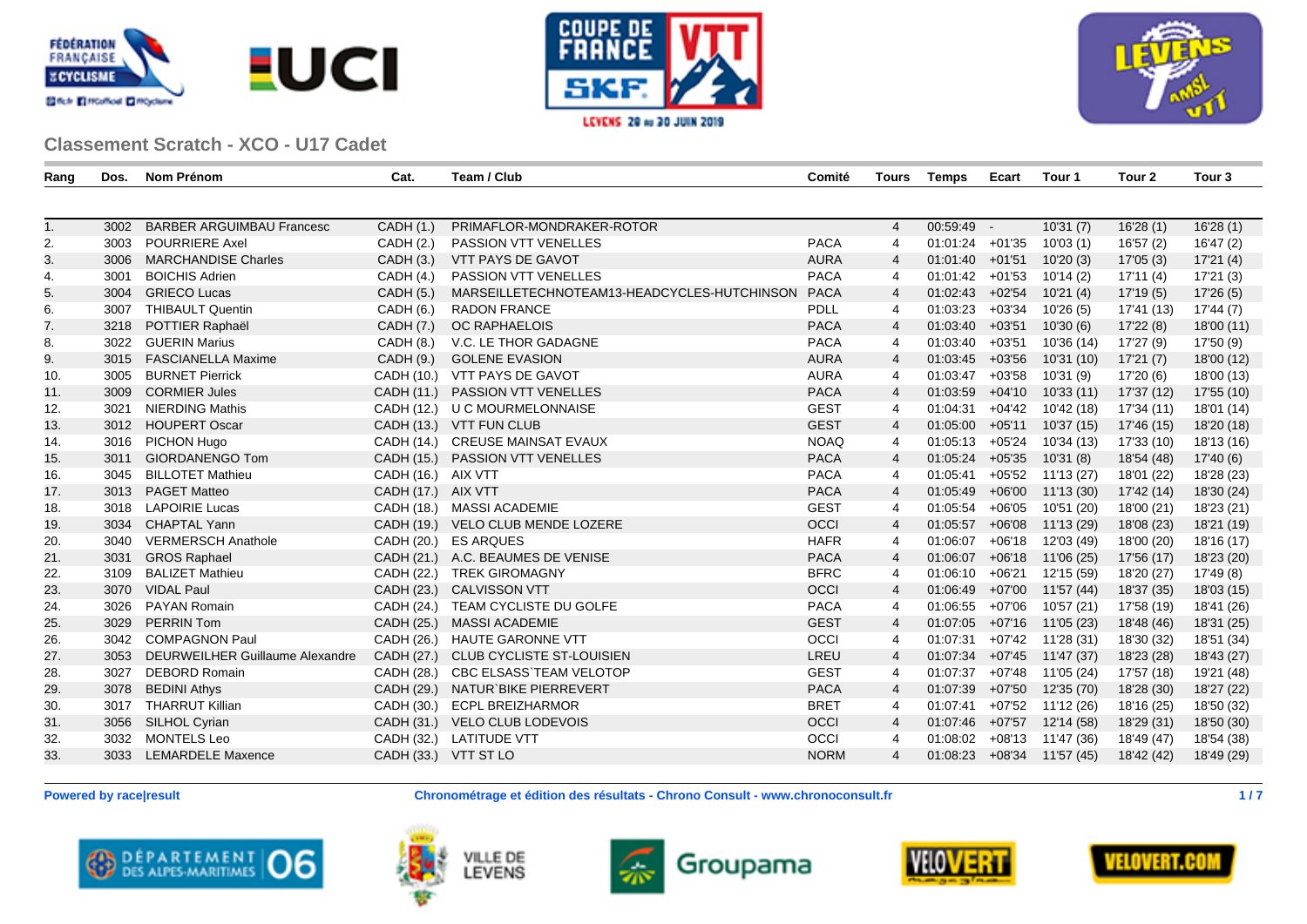





| Rang | Dos. | <b>Nom Prénom</b>         | Cat.               | Team / Club                                 | Comité      | <b>Tours</b>   | <b>Temps</b>      | Ecart    | Tour 1                        | Tour <sub>2</sub> | Tour <sub>3</sub> |
|------|------|---------------------------|--------------------|---------------------------------------------|-------------|----------------|-------------------|----------|-------------------------------|-------------------|-------------------|
| 34.  | 3020 | <b>GAPPINI Killian</b>    | CADH (34.)         | <b>XC COMITE LOIRET</b>                     | <b>CEVL</b> | 4              | 01:08:32          | $+08'43$ | 10'34 (12)                    | 19'19 (67)        | 19'24 (50)        |
| 35.  | 3058 | <b>BEZIN Valentin</b>     | CADH (35.)         | <b>ECPL BREIZHARMOR</b>                     | <b>BRET</b> | $\overline{4}$ | 01:08:33          | +08'44   | 12'05 (51)                    | 18'37 (36)        | 18'50 (31)        |
| 36.  | 3091 | <b>MARTINEAU Nolan</b>    |                    | CADH (36.) VENDEE VTT                       | <b>PDLL</b> | 4              | $01:08:40$ +08'51 |          | 12'14 (56)                    | 18'48 (45)        | 19'07 (43)        |
| 37.  |      | 3065 SOULAT Theo          | CADH (37.)         | OLORON O BEARN SPORT NATURE                 | <b>NOAQ</b> | $\overline{4}$ |                   |          | $01:08:44$ +08'55 11'48 (39)  | 18'39 (39)        | 18'56 (39)        |
| 38.  | 3073 | <b>TROJA Baptiste</b>     | CADH (38.)         | <b>ERIC FAVRE MTB</b>                       | <b>AURA</b> | 4              |                   |          | $01:08:47$ +08'58 12'40 (72)  | 18'43 (43)        | 18'46 (28)        |
| 39.  | 3050 | <b>DATTIN Victor</b>      |                    | CADH (39.) VCS BETTONNAIS                   | <b>BRET</b> | $\overline{4}$ |                   |          | $01:09:00$ +09'11 12'03 (50)  | 18'39 (38)        | 19'13 (44)        |
| 40.  |      | 3063 TOULLIER Pierre      |                    | CADH (40.) AS DE FONDETTES VTT              | <b>CEVL</b> | 4              |                   |          | $01:09:02$ +09'13 12'39 (71)  | 18'56 (52)        | 18'53 (37)        |
| 41.  |      | 3076 SAVINA Hugo          |                    | CADH (41.) US DOMONT CYCLISME               | <b>IDFR</b> | $\overline{4}$ |                   |          | $01:09:04$ +09'15 12'15 (60)  | 18'36 (34)        | 19'17 (46)        |
| 42.  | 3128 | <b>TASSARO Tom</b>        | CADH (42.) AIX VTT |                                             | <b>PACA</b> | 4              |                   |          | $01:09:05$ +09'16 12'45 (76)  | 19'06 (58)        | 18'51 (33)        |
| 43.  | 3024 | <b>LESUEUR Louka</b>      |                    | CADH (43.) UC DARNETAL                      | <b>NORM</b> | $\overline{4}$ |                   |          | 01:09:11 +09'22 11'28 (32)    | 19'00 (55)        | 19'41 (63)        |
| 44.  |      | 3082 PASSELEGUE Gabin     | CADH (44.)         | <b>ERIC FAVRE MTB</b>                       | <b>AURA</b> | 4              |                   |          | $01:09:20$ +09'31 12'27 (65)  | 18'56 (50)        | 19'00 (41)        |
| 45.  | 3039 | <b>MAURICE Louis</b>      | CADH (45.)         | VTT PAYS DE VILAINE                         | <b>BRET</b> | $\overline{4}$ | 01:09:26          | $+09'37$ | 12'06 (52)                    | 18'44 (44)        | 19'18 (47)        |
| 46.  | 3069 | <b>BOYER Morgan</b>       | CADH (46.)         | <b>CA PEYMEINADE</b>                        | <b>PACA</b> | 4              | 01:09:29          | +09'40   | 13'02 (87)                    | 18'59 (54)        | 18'52 (35)        |
| 47.  | 3025 | <b>REVOL Yvan</b>         | CADH (47.)         | <b>MADEWIS PERNES</b>                       | <b>PACA</b> | $\overline{4}$ | 01:09:29          | +09'40   | 11'36 (33)                    | 18'17 (26)        | 19'25 (51)        |
| 48.  | 3038 | <b>INIGUEZ Raphael</b>    | CADH (48.)         | PLANETE 2 ROUES GREEN TEAM                  | OCCI        | 4              | $01:09:48$ +09'59 |          | 12'03 (48)                    | 18'32 (33)        | 19'56 (80)        |
| 49.  | 3068 | <b>DUFOSSE Baptiste</b>   |                    | CADH (49.) UC DARNETAL                      | <b>NORM</b> | $\overline{4}$ |                   |          | $01:09:54$ +10'05 11'58 (46)  | 18'41 (40)        | 19'47 (68)        |
| 50.  | 3028 | <b>BEAUDOUIN Theo</b>     |                    | CADH (50.) VELO CLUB LODEVOIS               | OCCI        | 4              |                   |          | $01:10:02$ +10'13 11'13 (28)  | 18'58 (53)        | 20'21 (106)       |
| 51.  | 3014 | <b>CAMBRES Roméo</b>      |                    | CADH (51.) CLUB MULTISPORT DE MUTIGNY       | <b>GEST</b> | $\overline{4}$ |                   |          | $01:10:03$ +10'14 10'43 (19)  | 18'10 (24)        | 20'44 (120)       |
| 52.  | 3072 | <b>RAMOS Pierre</b>       |                    | CADH (52.) VELO SILEX                       | <b>NOAQ</b> | 4              |                   |          | $01:10:04$ +10'15 12'30 (66)  | 19'12 (63)        | 19'30 (54)        |
| 53.  | 3023 | <b>PECONDON Romain</b>    |                    | CADH (53.) CS CASTELJALOUSAIN               | <b>NOAQ</b> | $\overline{4}$ |                   |          | $01:10:05$ +10'16 11'43 (35)  | 18'54 (49)        | 20'34 (115)       |
| 54.  | 3054 | <b>BIDEAU Enzo</b>        | CADH (54.)         | <b>TREK GIROMAGNY</b>                       | <b>BFRC</b> | 4              |                   |          | $01:10:17$ +10'28 12'21 (63)  | 19'24 (75)        | 19'35 (56)        |
| 55.  | 3043 | <b>LIENS Louis</b>        | CADH (55.)         | <b>VELOROC BMC</b>                          | <b>PACA</b> | $\overline{4}$ |                   |          | $01:10:18$ +10'29 12'08 (53)  | 19'52 (106)       | 19'46 (67)        |
| 56.  | 3035 | <b>BOUTIN Paul</b>        | CADH (56.)         | <b>CREUSE MAINSAT EVAUX</b>                 | <b>NOAQ</b> | 4              |                   |          | $01:10:32$ +10'43 11'49 (41)  | 18'41 (41)        | 19'52 (74)        |
| 57.  |      | 3162 MEYER Elian          | CADH (57.)         | MARSEILLETECHNOTEAM13-HEADCYCLES-HUTCHINSON | PACA        | $\overline{4}$ |                   |          | $01:10:34$ +10'45 12'45 (77)  | 18'56 (51)        | 19'00 (40)        |
| 58.  | 3089 | GIRAUD Raphaël            | CADH (58.)         | <b>CALVISSON VTT</b>                        | OCCI        | 4              |                   |          | $01:10:36$ +10'47 12'56 (82)  | 19'12 (62)        | 19'55 (78)        |
| 59.  |      | 3030 SUMMO Theo           |                    | CADH (59.) LES VIEUX COCHONS SEILLONNAIS    | <b>PACA</b> | $\overline{4}$ |                   |          | $01:10:44$ +10'55 11'05 (22)  | 18'38 (37)        | 19'46 (66)        |
| 60.  | 3067 | <b>CROMMELINCK Melvin</b> | CADH (60.)         | <b>VELOPROSHOP BY MAXPERF</b>               | <b>PACA</b> | 4              |                   |          | $01:10:46$ +10'57 12'45 (78)  | 19'02 (56)        | 19'40 (62)        |
| 61.  |      | 3074 LESOIN Noa           |                    | CADH (61.) ANNECY CYCLISME COMPETITION      | <b>AURA</b> | $\overline{4}$ |                   |          | $01:11:06$ +11'17 13'06 (93)  | 19'14 (64)        | 19'32 (55)        |
| 62.  |      | 3064 LUSTENBERGER Leo     | CADH (62.)         | VELO CLUB DU BRULHOIS ET DE L'AGENAIS       | <b>NOAQ</b> | $\overline{4}$ |                   |          | $01:11:11$ +11'22 12'40 (73)  | 19'20 (69)        | 20'10 (98)        |
| 63.  |      | 3075 ALLEVARD Tom         | CADH (63.)         | NATUR`BIKE PIERREVERT                       | <b>PACA</b> | $\overline{4}$ |                   |          | $01:11:12$ +11'23 12'55 (81)  | 19'26 (79)        | 19'36 (60)        |
| 64.  | 3066 | <b>BAUGE Timoty</b>       | CADH (64.)         | ASPTT CHATEAUROUX                           | <b>CEVL</b> | 4              |                   |          | $01:11:13$ +11'24 12'26 (64)  | 19'11 (61)        | 20'07 (97)        |
| 65.  |      | 3062 ISSALY Tom           | CADH (65.)         | POLE JEUNES AVEYRON VTT                     | <b>OCCI</b> | $\overline{4}$ |                   |          | $01:11:14$ +11'25 12'43 (74)  | 19'23 (73)        | 20'04 (95)        |
| 66.  | 3077 | <b>BERTOLI Bastien</b>    |                    | CADH (66.) ASPTT MULHOUSE                   | <b>GEST</b> | 4              |                   |          | $01:11:27$ +11'38 13'24 (103) | 19'35 (87)        | 19'24 (49)        |
| 67.  | 3061 | <b>SCHIERING Nathan</b>   |                    | CADH (67.) UC PAYS D'ARGENTAN               | <b>NORM</b> | $\overline{4}$ |                   |          | $01:11:28$ +11'39 12'12 (55)  | 19'50 (104)       | 20'00 (88)        |
| 68.  | 3093 | DOUYERE Nathan            |                    | CADH (68.) UC DARNETAL                      | <b>NORM</b> | 4              |                   |          | $01:11:29$ +11'40 13'03 (89)  | 19'03 (57)        | 20'02 (92)        |

**Powered by race|result Chronométrage et édition des résultats - Chrono Consult - www.chronoconsult.fr 2 / 7**









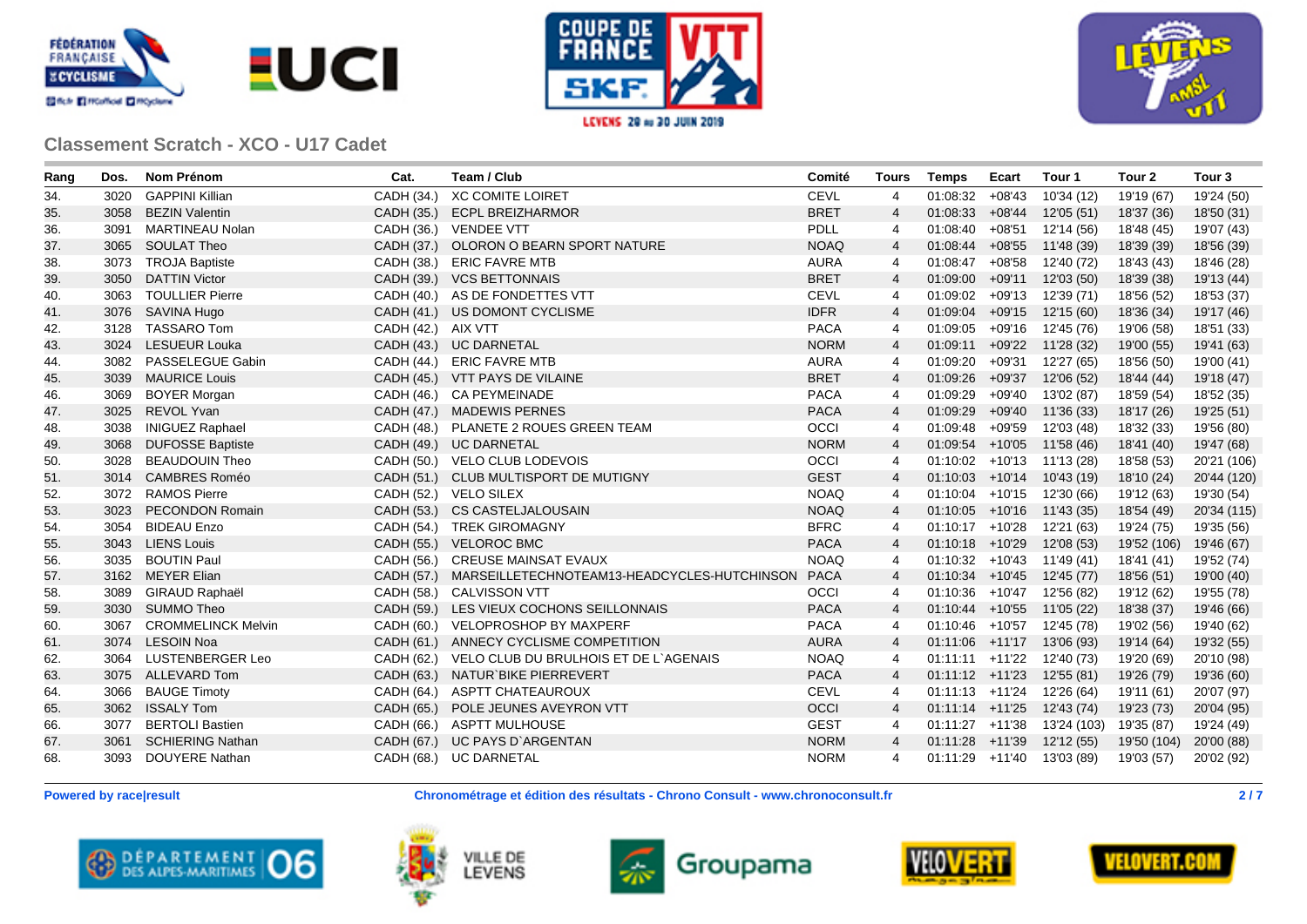





| Rang | Dos. | Nom Prénom                 | Cat.                 | Team / Club                                     | Comité      | Tours          | <b>Temps</b>      | Ecart  | Tour 1                                    | Tour 2                 | Tour <sub>3</sub> |
|------|------|----------------------------|----------------------|-------------------------------------------------|-------------|----------------|-------------------|--------|-------------------------------------------|------------------------|-------------------|
| 69.  | 3099 | <b>VIENNE Loïc</b>         | CADH (69.)           | ASSOCIATION CYCLES PASSION REUNION              | LREU        | $\overline{4}$ | 01:11:29          | +11'40 | 12'58 (84)                                | 19'24 (74)             | 19'55 (79)        |
| 70.  | 3060 | <b>VOCANSON Romain</b>     |                      | CADH (70.) GOLENE EVASION                       | <b>AURA</b> | 4              | $01:11:30$ +11'41 |        | 12'33 (69)                                | 19'09 (59)             | 19'45 (65)        |
| 71.  | 3110 | <b>ROSSEL Jules</b>        |                      | CADH (71.) CALVISSON VTT                        | OCCI        | $\overline{4}$ |                   |        | $01:11:31$ +11'42 13'24 (102)             | 19'31 (84)             | 19'26 (52)        |
| 72.  | 3094 | VERDOOLAEGHE Jehan         |                      | CADH (72.) EC CHÂTEAU-THIERRY VTT               | <b>HAFR</b> | 4              |                   |        | $01:11:31$ +11'42 12'48 (80)              | 19'33 (85)             | 20'01 (90)        |
| 73.  | 3096 | <b>PRADE Thomas</b>        |                      | CADH (73.) CALVISSON VTT                        | <b>OCCI</b> | $\overline{4}$ |                   |        | $01:11:34$ +11'45 13'04 (92)              | 19'37 (90)             | 19'36 (59)        |
| 74.  | 3037 | <b>CRUVEILLER Aurélien</b> |                      | CADH (74.) VTT LOZERE                           | OCCI        | 4              |                   |        | $01:11:50$ +12'01 11'49 (40)              | 19'25 (76)             | 20'12 (100)       |
| 75.  |      | 3010 MARTINS Alexandre     |                      | CADH (75.) SCOTT CREUSE OXYGENE GUERET          | <b>NOAQ</b> | $\overline{4}$ |                   |        | $01:11:51$ +12'02 15'27 (158)             | 19'23 (72)             | 18'53 (36)        |
| 76.  |      | 3112 KELLER Corentin       |                      | CADH (76.) TREK GIROMAGNY                       | <b>BFRC</b> | 4              |                   |        | $01:11:51$ +12'02 13'17 (97)              | 19'38 (91)             | 19'29 (53)        |
| 77.  | 3103 | <b>RUHER Théo</b>          | CADH (77.)           | <b>CBC ELSASS TEAM VELOTOP</b>                  | <b>GEST</b> | 4              | $01:11:52$ +12'03 |        | 13'09 (96)                                | 19'11 (60)             | 19'57 (84)        |
| 78.  | 3090 | <b>BENEZECH Raphažl</b>    |                      | CADH (78.) VELO CLUB DOLOIS                     | <b>BFRC</b> | 4              |                   |        | $01:11:53$ +12'04 13'09 (95)              | 19'55 (110)            | 19'50 (72)        |
| 79.  | 3055 | <b>GONTHIER Mathieu</b>    | CADH (79.) DESMIER   |                                                 | <b>AURA</b> | $\overline{4}$ | $01:11:57$ +12'08 |        | 12'09 (54)                                | 19'29 (82)             | 20'27 (111)       |
| 80.  |      | 3052 LAPORTE Clement       | CADH (80.)           | <b>ESCAPADE EXCITED RIDERS</b>                  | <b>NOAQ</b> | 4              |                   |        | $01:12:00$ +12'11 12'17 (61)              | 19'43 (97)             | 19'50 (73)        |
| 81.  |      | 3134 VALLEE Matéo          | CADH (81.) VTT ST LO |                                                 | <b>NORM</b> | 4              |                   |        | $01:12:05$ +12'16 13'48 (115)             | 19'34 (86)             | 19'54 (76)        |
| 82.  | 3049 | <b>OLIVATO Mathis</b>      |                      | CADH (82.) NIMES CYCLISME                       | OCCI        | 4              |                   |        | $01:12:23$ +12'34 12'19 (62)              | 19'19 (66)             | 20'41 (119)       |
| 83.  | 3173 | <b>BELLARD Romain</b>      |                      | CADH (83.) VTT ST AMAND LES EAUX                | <b>HAFR</b> | $\overline{4}$ |                   |        | $01:12:23$ +12'34 14'12 (126)             | 19'17 (65)             | 19'36 (58)        |
| 84.  |      | 3123 CHAPON Justin         |                      | CADH (84.) LATITUDE VTT                         | OCCI        | 4              |                   |        | $01:12:27$ +12'38 13'03 (90)              | 19'52 (107)            | 19'57 (83)        |
| 85.  | 3097 | <b>BAYLE Paolo</b>         |                      | CADH (85.) NCA BERGAMONT LEVENS VTT             | <b>PACA</b> | 4              |                   |        | $01:12:34$ +12'45 13'28 (106)             | 19'41 (95)             | 19'57 (82)        |
| 86.  |      | 3085 LENFANT Allan         |                      | CADH (86.) LA VOGE VTT                          | <b>GEST</b> | 4              |                   |        | $01:12:53$ +13'04 13'02 (88)              | 19'25 (77)             | 20'04 (96)        |
| 87.  | 3092 | <b>BURNET Julian</b>       |                      | CADH (87.) VTT PAYS DE GAVOT                    | <b>AURA</b> | $\overline{4}$ |                   |        | $01:12:54$ +13'05 13'04 (91)              | 19'55 (109)            | 20'18 (104)       |
| 88.  | 3047 | <b>GUICHARD Lucas</b>      |                      | CADH (88.) ASPTT DIJON                          | <b>BFRC</b> | 4              |                   |        | $01:12:55$ +13'06 12'32 (68)              | 19'49 (102)            | 20'16 (101)       |
| 89.  | 3170 | <b>HERICHER Théo</b>       |                      | CADH (89.) BIKE AVENTURE                        | <b>OCCI</b> | $\overline{4}$ |                   |        | $01:12:56$ +13'07 14'14 (131)             | 19'57 (111)            | 19'13 (45)        |
| 90.  | 3104 | <b>BALDASSARRE Mathis</b>  |                      | CADH (90.) LE MANS SARTHE VELO                  | <b>PDLL</b> | 4              | $01:12:57$ +13'08 |        | 13'27 (104)                               | 19'28 (81)             | 20'01 (91)        |
| 91.  |      | 3124 AURIAU Adrian         |                      | CADH (91.) ERIC FAVRE MTB                       | <b>AURA</b> | 4              |                   |        | $01:12:59$ +13'10 13'43 (112)             | 19'40 (93)             | 19'55 (77)        |
| 92.  | 3036 | RUSSO Lorenzo              |                      | CADH (92.) NCA BERGAMONT LEVENS VTT             | <b>PACA</b> | 4              |                   |        | $01:13:00$ +13'11 11'47 (38)              | 19'36 (89)             | 20'38 (117)       |
| 93.  |      | 3122 CORNILLON Nathan      |                      | CADH (93.) GOLENE EVASION                       | <b>AURA</b> | $\overline{4}$ |                   |        | $01:13:10 +13'21$ 13'31 (107) 19'31 (83)  |                        | 19'58 (86)        |
| 94.  |      | 3136 PECANTET Owen         |                      | CADH (94.) HAUTE GARONNE VTT                    | OCCI        | 4              |                   |        | $01:13:15$ +13'26 13'42 (111) 19'21 (70)  |                        | 19'39 (61)        |
| 95.  |      | 3139 COURBIERE Tom         |                      | CADH (95.) ERIC FAVRE MTB                       | <b>AURA</b> | $\overline{4}$ |                   |        | $01:13:18$ +13'29 13'43 (113) 19'48 (100) |                        | 20'03 (93)        |
| 96.  |      | 3046 SOULIER Lohann        |                      | CADH (96.) US METRO TRANSPORTS                  | <b>IDFR</b> | 4              |                   |        | $01:13:28$ +13'39 12'44 (75)              | 20'24 (127)            | 19'57 (81)        |
| 97.  |      | 3019 FERNANDES Jules       |                      | CADH (97.) US METRO TRANSPORTS                  | <b>IDFR</b> | $\overline{4}$ |                   |        | $01:13:34$ +13'45 10'42 (17)              | 17'47 (16)             | 24'07 (184)       |
| 98.  |      | 3166 CHILLAT Quentin       | CADH (98.) R-VTT     |                                                 | <b>AURA</b> | 4              |                   |        | $01:13:38$ +13'49 14'04 (120)             | 20'07 (118)            | 19'57 (85)        |
| 99.  | 3083 | LEFEBVRE Quentin           |                      | CADH (99.) UC DARNETAL                          | <b>NORM</b> | $\overline{4}$ |                   |        | $01:13:42$ +13'53 12'31 (67)              | 19'28 (80)             | 20'57 (124)       |
| 100. | 3158 | <b>BASIN Alexis</b>        |                      | CADH (100.) VTT CONLIEGE BASSIN LONS LE SAUNIER | <b>BFRC</b> | 4              |                   |        | $01:13:46$ +13'57 14'22 (135)             | 19'46 (99)             | 20'01 (89)        |
| 101. |      | 3214 GUARNACCIA Fabio      |                      | CADH (101.) NATUR`BIKE PIERREVERT               | <b>PACA</b> | 4              |                   |        | $01:13:49$ +14'00 15'22 (156)             | 19'50 (103)            | 19'44 (64)        |
| 102. |      | 3143 CHALLIER Thomas       | CADH (102.) R-VTT    |                                                 | <b>AURA</b> | 4              | $01:13:55$ +14'06 |        | 14'05 (122)                               | 19'59 (112)            | 19'53 (75)        |
| 103. |      | 3105 DATIN Alexis          | CADH (103.) XC63     |                                                 | <b>AURA</b> | 4              |                   |        | $01:13:55$ +14'06 13'01 (86)              | 21'32 (167) 19'36 (57) |                   |
|      |      |                            |                      |                                                 |             |                |                   |        |                                           |                        |                   |

**Powered by race|result Chronométrage et édition des résultats - Chrono Consult - www.chronoconsult.fr 3 / 7**









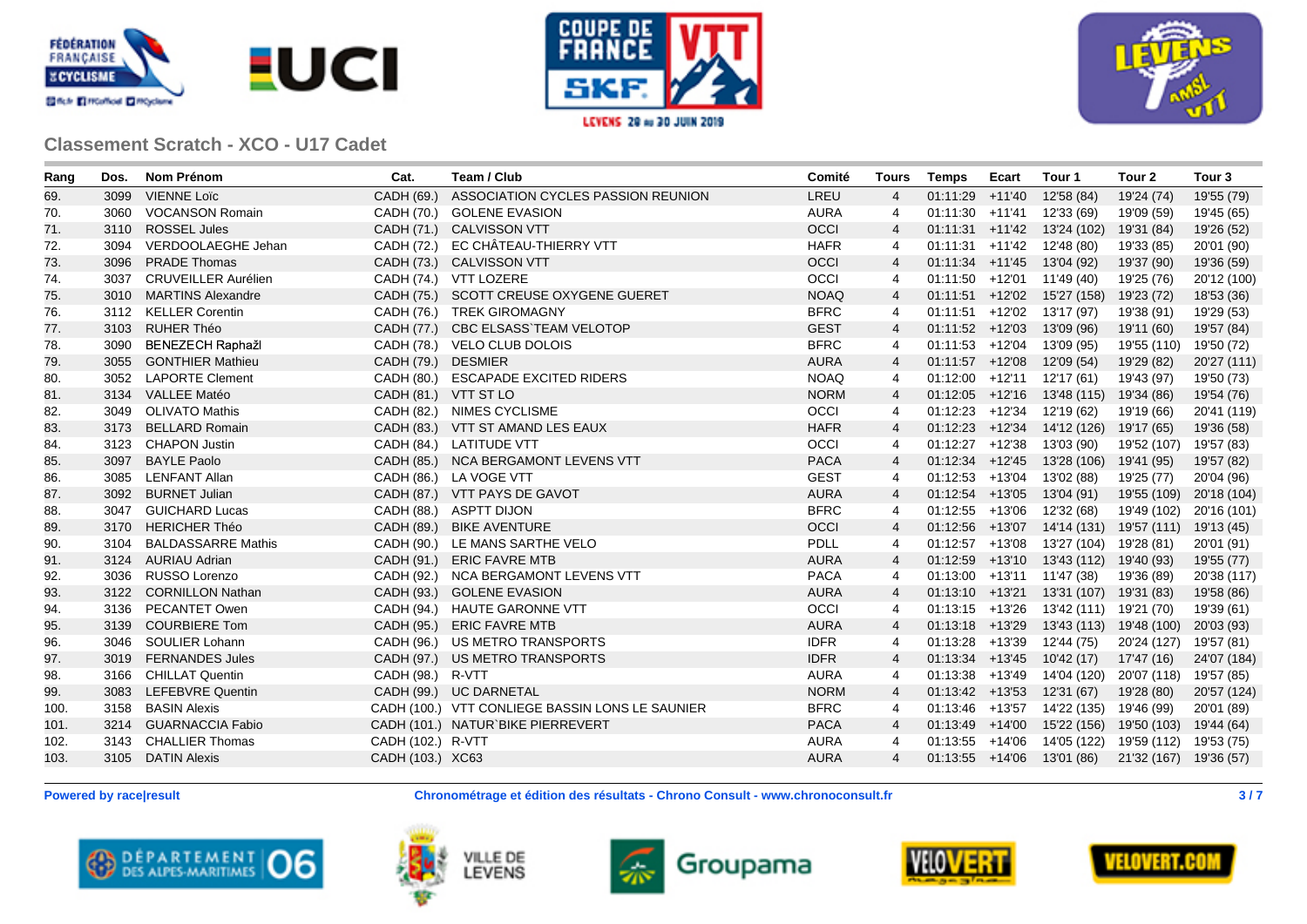





| Rang | Dos. | Nom Prénom                 | Cat.                   | Team / Club                               | Comité      | <b>Tours</b>   | Temps             | Ecart | Tour 1                                                | Tour 2                  | Tour <sub>3</sub> |
|------|------|----------------------------|------------------------|-------------------------------------------|-------------|----------------|-------------------|-------|-------------------------------------------------------|-------------------------|-------------------|
| 104. | 3086 | <b>GINESTE Louis</b>       |                        | CADH (104.) OCC ANTIBES                   | <b>PACA</b> | 4              | $01:13:58$ +14'09 |       | 13'27 (105)                                           | 19'48 (101)             | 20'33 (114)       |
| 105. | 3080 | <b>GRONDIN Rafaël</b>      |                        | CADH (105.) VELO CLUB DE SAINT DENIS      | LREU        | $\overline{4}$ |                   |       | $01:14:10$ +14'21 12'56 (83)                          | 20'00 (113) 20'38 (116) |                   |
| 106. |      | 3057 TRAN VAN Antoine      |                        | CADH (106.) AS DE FONDETTES VTT           | <b>CEVL</b> | 4              |                   |       | $01:14:11$ +14'22 11'58 (47)                          | 20'03 (116) 21'20 (131) |                   |
| 107. |      | 3087 SPYSSCHAERT Corentin  |                        | CADH (107.) LYCEE LA TOUCHE BRETAGNE      | <b>BRET</b> | 4              |                   |       | $01:14:21$ +14'32 15'16 (149) 19'46 (98)              |                         | 19'48 (71)        |
| 108. |      | 3120 FORGIT Matheo         |                        | CADH (108.) VTT GAURIAC 33                | <b>NOAQ</b> | 4              |                   |       | 01:14:21 +14'32 13'40 (109) 19'50 (105) 20'25 (108)   |                         |                   |
| 109. |      | 3048 CHEVALIER Theo        |                        | CADH (109.) VC POMPONNAIS                 | <b>NOAQ</b> | $\overline{4}$ |                   |       | $01:14:24$ +14'35 11'49 (42)                          | 20'03 (117) 21'31 (143) |                   |
| 110. |      | 3152 CHOUX Charlie         |                        | CADH (110.) PASSION VTT BEAUCOURT         | <b>BFRC</b> | 4              |                   |       | 01:14:25 +14'36 14'08 (125) 20'03 (115) 20'00 (87)    |                         |                   |
| 111. |      | 3111 MIGLIORE Paul         | CADH (111.) OC GIF VTT |                                           | <b>IDFR</b> | 4              |                   |       | $01:14:26$ +14'37 13'59 (119) 19'43 (96)              |                         | 20'29 (112)       |
| 112. |      | 3161 GALLERNE Jules        |                        | CADH (112.) V. PASSION HEIMSBRUNN         | <b>GEST</b> | 4              |                   |       | 01:14:48 +14'59 14'14 (132) 20'18 (123) 20'18 (103)   |                         |                   |
| 113. |      | 3190 COURBET Axel          |                        | CADH (113.) VC MT.AIGOUAL PAYS VIGANAIS   | <b>OCCI</b> | 4              |                   |       | $01:14:56$ +15'07 15'35 (165) 19'35 (88)              |                         | 20'04 (94)        |
| 114. |      | 3114 PELLEGRINELLI Lucien  |                        | CADH (114.) VSC BEAUNE 21                 | <b>BFRC</b> | 4              |                   |       | 01:14:57 +15'08 14'40 (140) 20'11 (121) 20'23 (107)   |                         |                   |
| 115. |      | 3100 GUTHMANN Paul         |                        | CADH (115.) VC STE CROIX EN PLAINE        | <b>GEST</b> | 4              |                   |       | $01:15:04$ +15'15 14'14 (129) 19'25 (78)              |                         | 20'52 (123)       |
| 116. |      | 3131 WICHLACZ Tom          |                        | CADH (116.) VELO TOUT TERRAIN CHAUMONTAIS | <b>GEST</b> | 4              |                   |       | 01:15:22 +15'33 13'44 (114) 20'26 (129) 20'48 (121)   |                         |                   |
| 117. |      | 3051 BLOC'H Jordan         |                        | CADH (117.) LAVAL CYCLISME 53 VTT         | <b>PDLL</b> | $\overline{4}$ |                   |       | $01:15:31$ +15'42 12'47 (79)                          | 20'09 (119) 20'59 (126) |                   |
| 118. |      | 3198 MAGNIER Paul          |                        | CADH (118.) V.C. PONTOIS                  | <b>AURA</b> | 4              |                   |       | $01:15:36$ +15'47 15'32 (162) 20'17 (122) 19'48 (69)  |                         |                   |
| 119. |      | 3108 MONTARRAS Clément     |                        | CADH (119.) VTT FUN CLUB                  | <b>GEST</b> | $\overline{4}$ |                   |       | $01:15:37$ +15'48 13'17 (98)                          | 19'53 (108) 21'51 (152) |                   |
| 120. |      | 3130 TISSERAND Loïc        |                        | CADH (120.) CANNER 3 FRONTIERES VTT       | <b>GEST</b> | 4              |                   |       | $01:15:37$ +15'48 14'51 (143) 20'20 (125) 20'26 (110) |                         |                   |
| 121. | 3206 | <b>PELLERIN Oscar</b>      |                        | CADH (121.) MESVRIN VTT                   | <b>BFRC</b> | 4              |                   |       | 01:15:38 +15'49 15'21 (155) 20'25 (128) 19'48 (70)    |                         |                   |
| 122. |      | 3140 KUSTERS Gabin         |                        | CADH (122.) VELO SILEX                    | <b>NOAQ</b> | 4              |                   |       | 01:15:39 +15'50 14'14 (130) 20'27 (130) 20'33 (113)   |                         |                   |
| 123. |      | 3207 LE GUEVELOU Arthur    |                        | CADH (123.) EC PAYS DU LEFF               | <b>BRET</b> | 4              |                   |       | 01:15:54 +16'05 14'28 (139) 20'30 (131) 20'40 (118)   |                         |                   |
| 124. | 3098 | MOMBERT Yann               |                        | CADH (124.) MOSELLE CULTURE VELO          | <b>GEST</b> | 4              |                   |       | 01:16:22 +16'33 13'40 (110) 20'32 (133) 21'01 (127)   |                         |                   |
| 125. |      | 3088 ACQUIER Justin        |                        | CADH (125.) POLE JEUNES AVEYRON VTT       | <b>OCCI</b> | 4              |                   |       | $01:16:42$ +16'53 12'59 (85)                          | 22'11 (177) 21'48 (151) |                   |
| 126. |      | 3115 DOS REIS GRACA Nathan | CADH (126.) XC63       |                                           | <b>AURA</b> | 4              |                   |       | 01:16:55 +17'06 14'15 (133) 20'36 (135) 21'30 (141)   |                         |                   |
| 127. |      | 3163 BEZAMAT Alex          |                        | CADH (127.) POLE JEUNES AVEYRON VTT       | <b>OCCI</b> | $\overline{4}$ |                   |       | 01:17:05 +17'16 14'20 (134) 20'40 (137) 21'20 (133)   |                         |                   |
| 128. |      | 3119 MARTIN Nathan         |                        | CADH (128.) LYCEE LA TOUCHE BRETAGNE      | <b>BRET</b> | 4              |                   |       | 01:17:06 +17'17 13'50 (117) 20'31 (132) 21'15 (130)   |                         |                   |
| 129. |      | 3138 GARNIER Tom           |                        | CADH (129.) UC PAYS D'ARGENTAN            | <b>NORM</b> | $\overline{4}$ |                   |       | 01:17:28 +17'39 14'06 (124) 21'24 (162) 21'23 (135)   |                         |                   |
| 130. |      | 3212 LE RIGOLEUR Baptiste  |                        | CADH (130.) VTT COTES D'ARMOR             | <b>BRET</b> | 4              |                   |       | 01:17:31 +17'42 15'30 (159) 20'44 (139) 20'25 (109)   |                         |                   |
| 131. |      | 3107 MISLIN Valentin       |                        | CADH (131.) ANNECY CYCLISME COMPETITION   | <b>AURA</b> | 4              |                   |       | $01:17:32$ +17'43 13'23 (101) 20'44 (140) 21'58 (156) |                         |                   |
| 132. | 3221 | <b>BOUCHELLOUGA Yanis</b>  |                        | CADH (132.) CALVISSON VTT                 | OCCI        | $\overline{4}$ |                   |       | 01:17:35 +17'46 15'20 (153) 20'42 (138) 21'23 (137)   |                         |                   |
| 133. |      | 3151 GRANGER Martin        |                        | CADH (133.) GOLENE EVASION                | <b>AURA</b> | 4              |                   |       | 01:17:39 +17'50 14'51 (142) 20'57 (150) 20'57 (125)   |                         |                   |
| 134. | 3169 | <b>DHAUSSY Lucas</b>       | CADH (134.) MEUSE 55   |                                           | <b>GEST</b> | 4              |                   |       | $01:17:40$ +17'51 15'47 (168) 20'21 (126) 21'26 (138) |                         |                   |
| 135. |      | 3147 CHICAUD Mathieu       |                        | CADH (135.) CREUSE OXYGENE                | <b>NOAQ</b> | $\overline{4}$ |                   |       | $01:17:42$ +17'53 14'24 (137) 21'28 (164) 21'23 (136) |                         |                   |
| 136. |      | 3164 DEMOLY Virgile        |                        | CADH (136.) PASSION VTT BEAUCOURT         | <b>BFRC</b> | 4              |                   |       | 01:17:42 +17'53 15'22 (157) 20'19 (124) 21'20 (132)   |                         |                   |
| 137. |      | 3156 BOUQUET Faustin       |                        | CADH (137.) LATITUDE VTT                  | <b>OCCI</b> | $\overline{4}$ |                   |       | 01:17:46 +17'57 15'00 (146) 20'11 (120) 21'51 (153)   |                         |                   |
| 138. |      | 3194 LE GALL Ewan          |                        | CADH (138.) E. B. MANOSQUE                | <b>PACA</b> | 4              |                   |       | 01:17:49 +18'00 16'05 (175) 20'37 (136) 20'16 (102)   |                         |                   |

**Powered by race|result Chronométrage et édition des résultats - Chrono Consult - www.chronoconsult.fr 4 / 7**









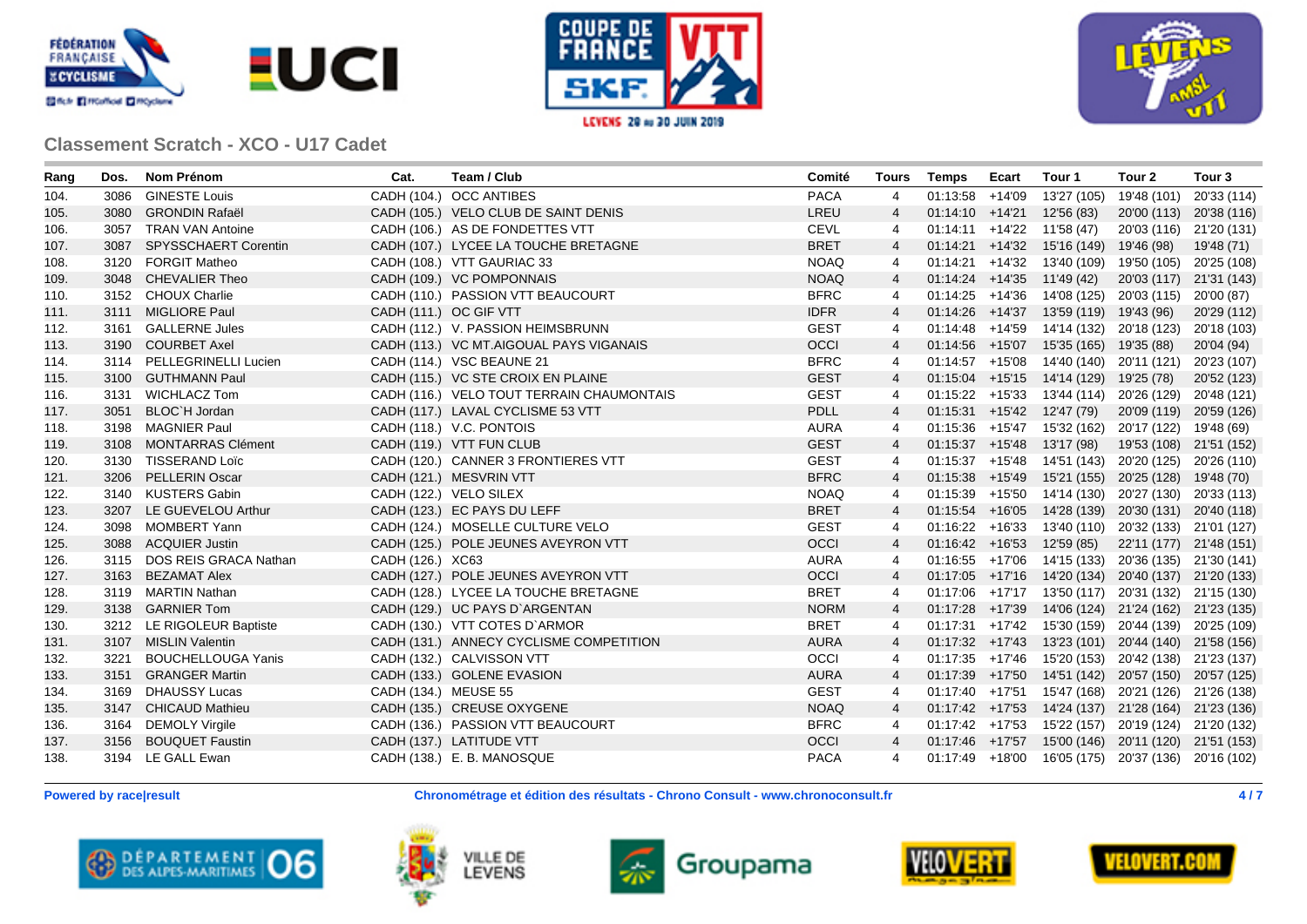





| Rang | Dos. | Nom Prénom                | Cat.                   | Team / Club                                | Comité      | <b>Tours</b>   | Temps | Ecart | Tour 1                       | Tour 2                                                | Tour <sub>3</sub> |
|------|------|---------------------------|------------------------|--------------------------------------------|-------------|----------------|-------|-------|------------------------------|-------------------------------------------------------|-------------------|
| 139. | 3101 | MAZIMANN Vincent          |                        | CADH (139.) TREK GIROMAGNY                 | <b>BFRC</b> | $\overline{4}$ |       |       | $01:18:07$ +18'18 13'17 (99) | 20'48 (143) 21'31 (144)                               |                   |
| 140. |      | 3197 BELTRITTI Louis      |                        | CADH (140.) CALVISSON VTT                  | <b>OCCI</b> | 4              |       |       |                              | 01:18:16 +18'27 16'33 (185) 20'51 (144) 20'51 (122)   |                   |
| 141. |      | 3157 DUPRE Samuel         |                        | CADH (141.) SELECTION DROME VTT            | <b>AURA</b> | $\overline{4}$ |       |       |                              | 01:18:27 +18'38 15'01 (147) 20'48 (142) 21'13 (128)   |                   |
| 142. | 3182 | <b>BURGIO Jonathan</b>    |                        | CADH (142.) LES VIEUX COCHONS SEILLONNAIS  | <b>PACA</b> | 4              |       |       |                              | 01:19:25 +19'36 14'05 (121) 20'46 (141) 21'31 (142)   |                   |
| 143. |      | 3129 SCHOTT Gabin         |                        | CADH (143.) V. PASSION HEIMSBRUNN          | <b>GEST</b> | $\overline{4}$ |       |       |                              | $01:19:30$ +19'41 14'23 (136) 21'25 (163) 22'23 (161) |                   |
| 144. |      | 3224 THERON Antonin       |                        | CADH (144.) VELO CLUB VALLEE DE LA SORGUES | OCCI        | 4              |       |       |                              | 01:19:32 +19'43 15'47 (169) 20'55 (148) 21'37 (146)   |                   |
| 145. |      | 3084 MEDDE Ocean          | CADH (145.) AIX VTT    |                                            | <b>PACA</b> | $\overline{4}$ |       |       |                              | 01:19:33 +19'44 13'18 (100) 21'32 (166) 21'55 (154)   |                   |
| 146. |      | 3106 CHAMPION Axel        |                        | CADH (146.) OC GIF VTT                     | <b>IDFR</b> | 4              |       |       |                              | 01:19:33 +19'44 14'06 (123) 20'35 (134) 22'31 (168)   |                   |
| 147. |      | 3150 DELORD Alexandre     |                        | CADH (147.) VELO SILEX                     | <b>NOAQ</b> | $\overline{4}$ |       |       |                              | 01:19:34 +19'45 15'16 (150) 21'16 (158) 21'29 (140)   |                   |
| 148. |      | 3153 CAMINADE Gabin       |                        | CADH (148.) VTT MONTAGRIER SPORTS LOISIRS  | <b>NOAQ</b> | 4              |       |       |                              | 01:19:36 +19'47 15'32 (161) 20'59 (152) 21'43 (149)   |                   |
| 149. |      | 3171 CALLAERT Tom         |                        | CADH (149.) POLE JEUNES AVEYRON VTT        | <b>OCCI</b> | 4              |       |       |                              | 01:19:42 +19'53 16'04 (174) 20'51 (145) 21'15 (129)   |                   |
| 150. |      | 3132 BERTHE Ilian         |                        | CADH (150.) RO DE BRIGNOLES                | <b>PACA</b> | 4              |       |       |                              | 01:20:06 +20'17 14'59 (145) 20'56 (149) 22'28 (165)   |                   |
| 151. |      | 3187 BADORC Hugo          |                        | CADH (151.) ALBI VELO SPORT                | OCCI        | 4              |       |       |                              | 01:20:10 +20'21 16'39 (189) 21'14 (157) 21'22 (134)   |                   |
| 152. | 3183 | <b>DELEMONTEY Tim</b>     | CADH (152.) R-VTT      |                                            | <b>AURA</b> | 4              |       |       |                              | 01:20:17 +20'28 16'06 (177) 21'19 (160) 21'34 (145)   |                   |
| 153. |      | 3148 ROUYER Emile         |                        | CADH (153.) JOTUL-SCO DIJON                | <b>BFRC</b> | 4              |       |       |                              | $01:21:12$ +21'23 15'33 (164) 20'52 (146) 22'18 (160) |                   |
| 154. |      | 3146 FAVIER Léo           |                        | CADH (154.) VCA ANJOS                      | <b>AURA</b> | 4              |       |       |                              | 01:21:17 +21'28 16'06 (178) 21'47 (170) 21'46 (150)   |                   |
| 155. | 3205 | <b>BODEAU Thomas</b>      | CADH (155.) OC GIF VTT |                                            | <b>IDFR</b> | $\overline{4}$ |       |       |                              | 01:21:17 +21'28 16'33 (187) 21'08 (155) 21'40 (148)   |                   |
| 156. | 3181 | <b>COLLE Victor</b>       |                        | CADH (156.) V T T SAINTE BAUME             | <b>PACA</b> | 4              |       |       |                              | 01:21:19 +21'30 15'15 (148) 21'44 (168) 21'59 (157)   |                   |
| 157. |      | 3180 BERTRAND Paul        |                        | CADH (157.) AS DE FONDETTES VTT            | <b>CEVL</b> | 4              |       |       |                              | $01:21:20$ +21'31 15'32 (163) 20'57 (151) 23'09 (177) |                   |
| 158. |      | 3168 JOUHAULT Nathan      |                        | CADH (158.) OBJECTIF VTT LILLEBONNE        | <b>NORM</b> | 4              |       |       |                              | $01:21:46$ +21'57 15'56 (172) 22'12 (178) 21'39 (147) |                   |
| 159. |      | 3192 COUVELARD Jules      |                        | CADH (159.) EC CHATEAU THIERRY             | <b>HAFR</b> | $\overline{4}$ |       |       |                              | 01:22:06 +22'17 16'13 (181) 21'13 (156) 21'56 (155)   |                   |
| 160. |      | 3144 GHISLOTTI Nathan     |                        | CADH (160.) VELO SILEX                     | <b>NOAQ</b> | 4              |       |       |                              | 01:22:37 +22'48 14'13 (128) 21'55 (172) 22'58 (173)   |                   |
| 161. | 3081 | <b>MEYNARD Maxime</b>     |                        | CADH (161.) CREUSE OXYGENE                 | <b>NOAQ</b> | $\overline{4}$ |       |       |                              | 01:23:26 +23'37 13'51 (118) 21'06 (154) 24'24 (186)   |                   |
| 162. | 3141 | <b>CRIBAILLET Guilhem</b> |                        | CADH (162.) VELOROC BMC                    | <b>PACA</b> | 4              |       |       |                              | 01:24:03 +24'14 14'24 (138) 21'47 (169) 23'27 (180)   |                   |
| 163. | 3059 | MUSY Josselin             |                        | CADH (163.) VTT ORGELET                    | <b>BFRC</b> | $\overline{4}$ |       |       |                              | 01:26:18 +26'29 15'37 (166) 20'55 (147) 22'53 (172)   |                   |
| 164. |      | 3044 VUFFRAY Tristan      |                        | CADH (164.) CBC ELSASS TEAM VELOTOP        | <b>GEST</b> | 4              |       |       | $01:27:19$ +27'30 11'50 (43) | 18'25 (29)                                            | 19'03 (42)        |
| 165. | 3220 | DAL MASO Raphaël          |                        | CADH (165.) COUSERANS CYCLISTE             | OCCI        | 4              |       |       | $01:42:08$ +42'19 13'07 (94) | 19'40 (94)                                            | 20'11 (99)        |
| 166. | 3172 | <b>DEDON Matthias</b>     |                        | CADH (166.) LES VIEUX COCHONS SEILLONNAIS  | <b>PACA</b> | 3              |       |       |                              | 00:59:49 -1 Tour 15'31 (160) 21'54 (171)              | 22'26 (164)       |
| 167. |      | 3071 AMYOT Vincent        |                        | CADH (167.) ENERGY CYCLE MOZAC             | <b>AURA</b> | 3              |       |       |                              | 01:00:01 -1 Tour 17'01 (198) 20'00 (114)              | 23'02 (174)       |
| 168. | 3225 | <b>FALIERES Quentin</b>   |                        | CADH (168.) VELO CLUB VALLEE DE LA SORGUES | OCCI        | 3              |       |       |                              | 01:00:02 -1 Tour 15'50 (171) 21'31 (165) 22'43 (171)  |                   |
| 169. |      | 3176 BRAYARD Evan         |                        | CADH (169.) VELO CLUB TOURNUS              | <b>BFRC</b> | 3              |       |       |                              | 01:00:35 -1 Tour 16'06 (179) 22'08 (176) 22'23 (162)  |                   |
| 170. |      | 3208 DA ROCHA Enzo        |                        | CADH (170.) UNION CYCLISTE LE PUY EN VELAY | <b>AURA</b> | 3              |       |       |                              | 01:00:42 -1 Tour 15'18 (152) 23'02 (187) 22'25 (163)  |                   |
| 171. |      | 3209 OLLIER Luca          |                        | CADH (171.) UNION CYCLISTE LE PUY EN VELAY | <b>AURA</b> | 3              |       |       |                              | 01:00:42 -1 Tour 16'11 (180) 21'57 (173) 22'36 (169)  |                   |
| 172. |      | 3116 DETTO Enzo           |                        | CADH (172.) ROUSSY BIKE CLUB               | <b>GEST</b> | 3              |       |       |                              | 01:00:54 -1 Tour 17'07 (201) 21'21 (161) 22'28 (166)  |                   |
| 173. |      | 3165 SOPENA Sacha         |                        | CADH (173.) VELO 2000 ONET                 | <b>OCCI</b> | 3              |       |       |                              | 01:01:09 -1 Tour 16'43 (190) 21'58 (174) 22'30 (167)  |                   |
|      |      |                           |                        |                                            |             |                |       |       |                              |                                                       |                   |

**Powered by race|result Chronométrage et édition des résultats - Chrono Consult - www.chronoconsult.fr 5 / 7**









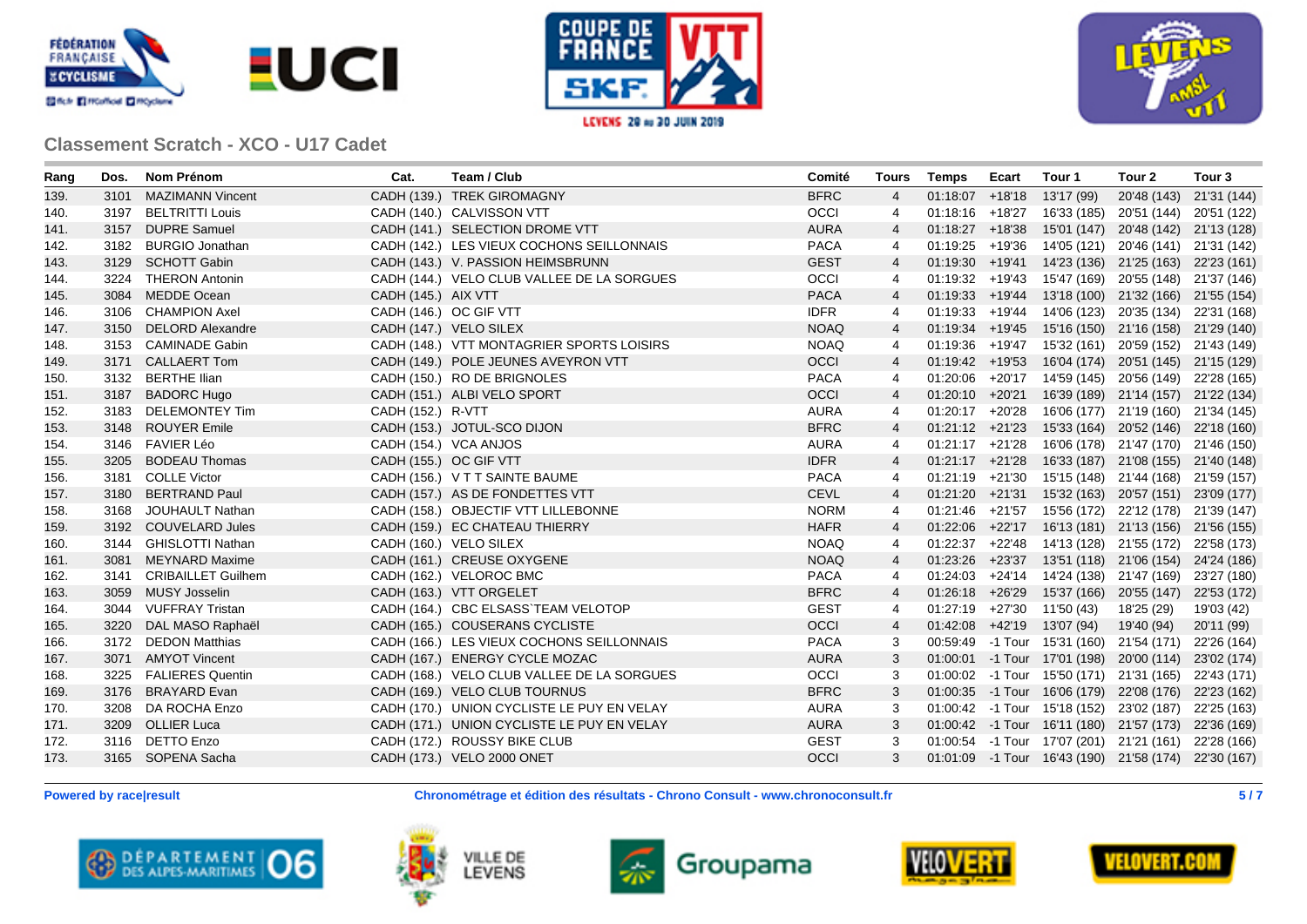





| Rang | Dos. | Nom Prénom                       | Cat.                     | Team / Club                                | Comité      | Tours | <b>Temps</b> | Ecart | Tour 1                                   | Tour 2      | Tour 3      |
|------|------|----------------------------------|--------------------------|--------------------------------------------|-------------|-------|--------------|-------|------------------------------------------|-------------|-------------|
| 174. | 3184 | PRESTAT Clément                  |                          | CADH (174.) OFF ROAD CYCLISTE D'EPONE      | <b>IDFR</b> | 3     | 01:01:15     |       | -1 Tour 16'54 (195)                      | 22'23 (181) | 22'00 (158) |
| 175. | 3177 | <b>LARRIEU Edgar</b>             |                          | CADH (175.) HAUTE GARONNE VTT              | <b>OCCI</b> | 3     |              |       | 01:01:35 -1 Tour 17'10 (203)             | 22'13 (179) | 22'15 (159) |
| 176. | 3179 | <b>DUHAUT Ernest</b>             |                          | CADH (176.) PASSION VTT BEAUCOURT          | <b>BFRC</b> | 3     | 01:01:56     |       | -1 Tour 16'22 (182)                      | 22'06 (175) | 23'30 (181) |
| 177. | 3189 | <b>FREITAS Lucas</b>             |                          | CADH (177.) EC ABBEVILLOISE                | <b>HAFR</b> | 3     |              |       | 01:01:57 -1 Tour 19'32 (207)             | 21'00 (153) | 21'26 (139) |
| 178. | 3178 | <b>LUCAS Quentin</b>             |                          | CADH (178.) OFF ROAD CYCLISTE D'EPONE      | <b>IDFR</b> | 3     |              |       | 01:02:30 -1 Tour 16'05 (176)             | 23'01 (186) | 23'26 (179) |
| 179. | 3149 | <b>IANNONE BINGLER Valentino</b> |                          | CADH (179.) CBC ELSASS TEAM VELOTOP        | <b>GEST</b> | 3     |              |       | 01:02:46 -1 Tour 16'56 (196)             | 23'13 (188) | 22'39 (170) |
| 180. | 3213 | <b>ROSAY Florian</b>             | CADH (180.) C.L.I.C. VTT |                                            | <b>AURA</b> | 3     |              |       | 01:03:22 -1 Tour 17'05 (200)             | 22'23 (180) | 23'57 (183) |
| 181. | 3202 | <b>VAISSIE Valentin</b>          |                          | CADH (181.) AC BAGNERES DE BIGORRE         | <b>OCCI</b> | 3     | 01:03:31     |       | -1 Tour 16'45 (193)                      | 23'24 (189) | 23'24 (178) |
| 182. | 3159 | <b>ENDRIVET Celien</b>           | CADH (182.) XC63         |                                            | <b>AURA</b> | 3     | 01:03:31     |       | -1 Tour 16'50 (194)                      | 23'40 (194) | 23'04 (176) |
| 183. | 3222 | <b>CARRIERE Victor</b>           |                          | CADH (183.) VELO CLUB VALLEE DE LA SORGUES | <b>OCCI</b> | 3     | 01:03:31     |       | -1 Tour 16'28 (184)                      | 22'31 (183) | 24'35 (188) |
| 184. | 3196 | <b>EININGER Thibault</b>         |                          | CADH (184.) US PEGOMAS CYCLISME            | <b>PACA</b> | 3     | 01:03:47     |       | -1 Tour 16'45 (192)                      | 24'01 (195) | 23'03 (175) |
| 185. | 3195 | <b>COUVELARD Louis</b>           |                          | CADH (185.) EC CHATEAU THIERRY             | <b>HAFR</b> | 3     | 01:03:49     |       | -1 Tour 17'08 (202)                      | 22'58 (185) | 23'46 (182) |
| 186. | 3154 | LE BRETON Gael                   |                          | CADH (186.) VTT ESTUAIRE CLUB GAURIAC      | NOAQ        | 3     |              |       | 01:04:14 -1 Tour 15'17 (151)             | 23'33 (190) | 25'26 (190) |
| 187. | 3216 | ASTEGIANO Nolan                  |                          | CADH (187.) OCC ANTIBES                    | <b>PACA</b> | 3     |              |       | 01:04:33 -1 Tour 16'45 (191)             | 23'35 (192) | 24'16 (185) |
| 188. | 3204 | <b>BASTIANON Enzo</b>            |                          | CADH (188.) PASSION VTT BEAUCOURT          | <b>BFRC</b> | 3     | 01:04:41     |       | -1 Tour 16'36 (188)                      | 23'34 (191) | 24'32 (187) |
| 189. | 3167 | FRANCOMME Jocelyn                |                          | CADH (189.) VC VAL DE REUIL                | <b>NORM</b> | 3     | 01:10:09     |       | -1 Tour 21'04 (209)                      | 24'19 (196) | 24'48 (189) |
| 190. | 3174 | <b>FREZOULS Quentin</b>          |                          | CADH (190.) UV LOUVIERS                    | <b>NORM</b> | 3     | 01:10:34     |       | -1 Tour 14'55 (144)                      | 26'24 (203) | 29'17 (191) |
| 191. | 3217 | <b>DESSE Gaetan</b>              |                          | CADH (191.) CALVISSON VTT                  | <b>OCCI</b> | 3     |              |       | 01:10:41 -1 Tour 15'47 (167)             | 21'18 (159) | 33'37 (197) |
| 192. | 3215 | ABERGO Sacha                     |                          | CADH (192.) AOTL CYCLISME                  | <b>PACA</b> | 3     |              |       | 01:12:44 -1 Tour 17'12 (204)             | 25'08 (199) | 30'25 (192) |
| 193. | 3219 | <b>SORRIAUX Enzo</b>             | CADH (193.) ACTIV BIKE   |                                            | <b>PACA</b> | 3     |              |       | 01:12:48 -1 Tour 17'02 (199)             | 25'12 (200) | 30'36 (193) |
| 194. | 3223 | <b>DETREMERIE Maxence</b>        |                          | CADH (194.) VELO CLUB VALLEE DE LA SORGUES | OCCI        | 3     | 01:14:01     |       | -1 Tour 16'33 (186)                      | 25'21 (202) | 32'08 (195) |
| 195. | 3211 | <b>MOURGUES Maxence</b>          |                          | CADH (195.) UNION CYCLISTE LE PUY EN VELAY | AURA        | 3     |              |       | 01:17:12 -1 Tour 16'25 (183)             | 22'44 (184) | 38'05 (198) |
| 196. | 3203 | <b>GRAILLE Sebastien</b>         |                          | CADH (196.) CO TANNERON                    | <b>PACA</b> | 3     | 01:18:15     |       | -1 Tour 17'50 (206)                      | 28'07 (205) | 32'20 (196) |
| 197. |      | 3145 BOSQUET Ewen                |                          | CADH (197.) VCS BETTONNAIS                 | <b>BRET</b> | 3     |              |       | 01:24:33 -1 Tour 20'58 (208) 32'53 (206) |             | 30'44 (194) |







![](_page_5_Picture_9.jpeg)

![](_page_5_Picture_10.jpeg)

![](_page_5_Picture_11.jpeg)

![](_page_5_Picture_12.jpeg)